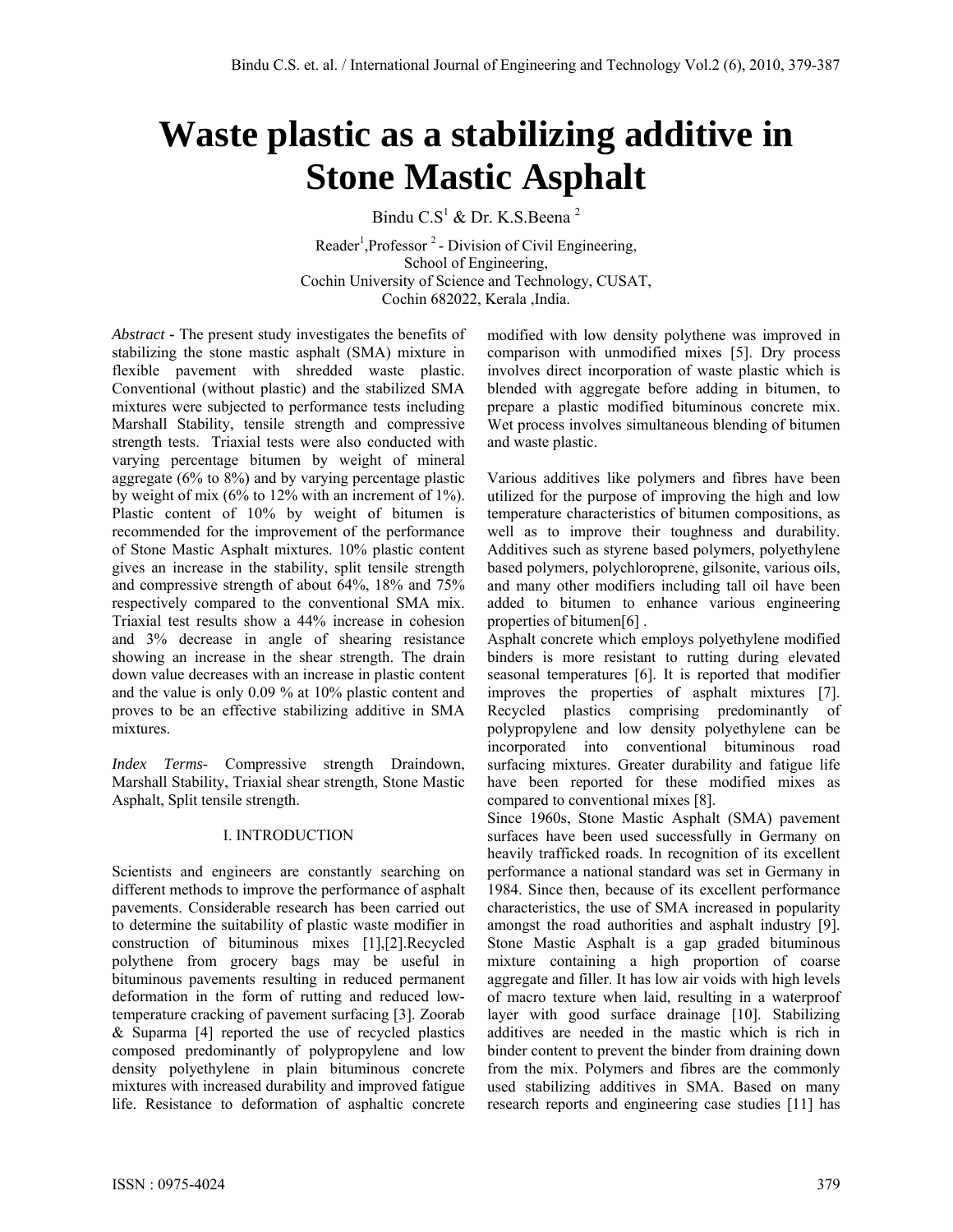been shown that the use of stone mastic asphalt (SMA) on road surfaces can achieve better rut-resistance and durability. The SMA mixtures are designed to have high aggregate content, high asphalt content typically 5.5– 7% and high filler content. For ordinary SMA, the use of unmodified bitumen together with fibrous material as a drainage inhibitor is sufficient. Under high temperatures and heavy loading, a harder bitumen grade will also suffice. A polymer (such as PP, PE or styrene– butadiene–styrene (SBS)) modified binder may be used to substitute the fibrous material. It is possible to increase the capability of resistance to permanent deformation at the expense of a higher price. The demand for higher pavement quality from users is everincreasing. The cost of a pavement failure is also mounting higher. Hence; there is a strong desire to have better bitumen mixture from highway agencies. SMA can control or limit the distress failure such as rutting, shoving, stripping, etc. through polymer modification. This study is an attempt to develop a plastic stabilized SMA paving mixture that resist the action of temperature, temperature changes, the action of air and water and the action of traffic.

#### II. MATERIALS AND METHODS

#### *A. Aggregates*

Aggregate was obtained from a local Quarry at Kochi in Kerala and the physical properties of aggregates are given in Table I. Table II shows the recommended gradation limits by the NAPA for SMA mixtures.

#### *B. Bitumen*

The bitumen was 60/70 penetration grade obtained from Kochi Refineries Ltd. Physical properties of this bitumen were presented in Table III.

#### *C. Plastic*

The plastic used was the waste plastic bottles, bags, wrappers, etc collected from the nearby houses and apartments and from the Cochin University campus, Kerala. It was segregated and cleaned and was shredded using the shredding machine (particle size 2-3 mm).

#### *D. Filler*

Ordinary Portland cement was used as the filler material

TABLE I Physical properties of aggregates

| <b>Test Description</b>                                  | <b>Specification</b>                    | <b>Results</b> |
|----------------------------------------------------------|-----------------------------------------|----------------|
| <b>Combined Flakiness</b><br>and Elongation index<br>(%) | IS 2386<br>$(Pt I - 1963)$              | 18             |
| Water absorption $(\%)$                                  | IS 2386<br>$(Pt III - 1963)$<br>IS 2386 | 0.5            |
| Specific Gravity                                         | $(Pt IV - 1963)$<br>IS 2386             | 2.65           |
| Impact Value (%)                                         | $(Pt IV - 1963)$                        | 16             |

TABLE II Gradations of Aggregates for SMA

| <b>Sieve</b><br><b>Size</b><br>(mm) | Cumulative % by<br>weight of<br>aggregate passing | Permissible<br>Limits |
|-------------------------------------|---------------------------------------------------|-----------------------|
| 19                                  | 100                                               | 100                   |
| 12.5                                | 90                                                | 85-95                 |
| 9.5                                 | 47                                                | <b>75 MAX</b>         |
| 4.75                                | 24                                                | 20-28                 |
| 2.36                                | 20                                                | 16-24                 |
| 0.600                               | 14                                                | $12 - 16$             |
| 0.300                               | 13                                                | $12 - 15$             |
| 0.075                               | 9                                                 | $8 - 10$              |

#### *E. Optimization of the mixtures*

Marshall mix design (ASTM D-1559) procedure is normally used to optimize the SMA mixtures. In SMA mix design; usually the Marshall method of mix design is used to verify satisfactory voids in SMA mixtures

. Laboratory specimens were prepared using fifty blows of the Marshall hammer per side. Seventy-five compaction blows were not used since they would not result in a significant increase in density over that provided by 50 blows. SMA mixtures have been more easily compacted on the roadway to the desired density than the effort required for conventional HMA mixtures.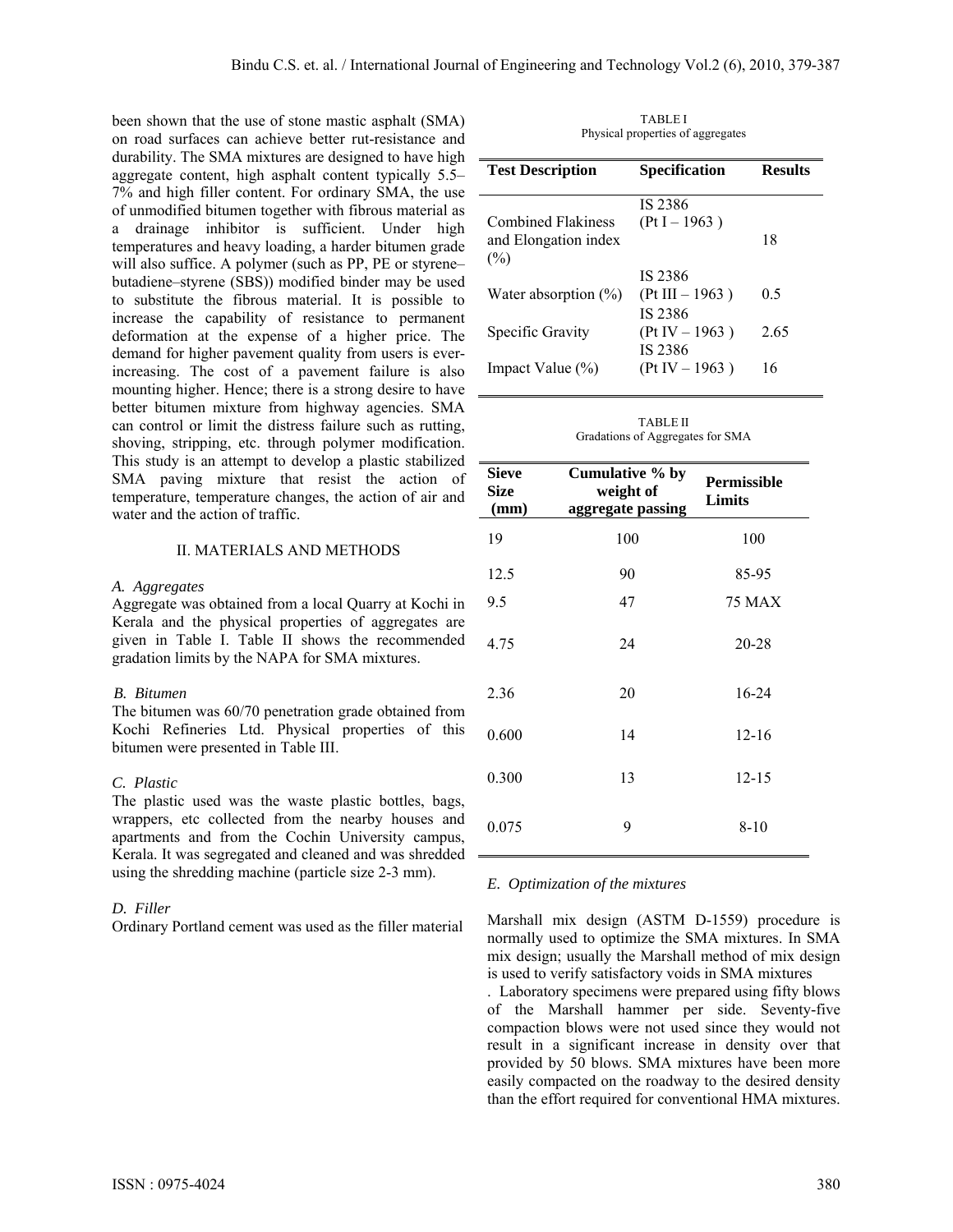The optimum asphalt content for SMA mixtures is usually selected to produce 3–5% air voids and a drain down of less than 0.3%. In this research, compaction of all the SMA samples were performed using fifty blows of the Marshall hammer per side. The optimum asphalt content for the control SMA mixture was found to be 6.63 % at 4 % air voids.

TABLE III Physical properties of Bitumen

| <b>Test Description</b>                                 | Results |
|---------------------------------------------------------|---------|
| Penetration (100 gm, 5 sec,<br>$25^{\circ}$ c, 0.01 mm) | 64      |
| Ductility at $27^{\circ}$ c (cm)                        | 72      |
| Specific Gravity                                        | 1.00    |
| Softening Point $(°c)$                                  | 50      |
| Flash Point $(°c)$                                      | 240     |
| Fire Point $(°c)$                                       | 270     |
| Viscosity at $60^{\circ}$ c (Poise)                     | 1200    |

*F. Preparation of specimens of stabilized SMA mixtures* 

An optimum asphalt content of 6.63 % as found from Marshall control mix design (by wt. of total mix) was used in preparing all other plastic modified mixes to maintain consistency through out the study.

The following steps were performed for the formulation of compacted specimens:

1. Graded aggregates were heated at  $150-160$  °C in an oven and waste plastic in shredded form varying from 5% - 12% at an increment of 1% was added into hot aggregates before mixing at optimum binder content in dry process.

2. The bitumen was heated up to  $160^{\circ}$  C in an oven.

3. The combination of plastic coated aggregate, filler and modified binder was mixed uniformly at a temperature of  $150 \pm 5^0$ C.

4. The specimens formulated were then compacted at 135 <sup>0</sup>C using Marshall apparatus specified by ASTM D1559.

Two hundred samples for all percentages of shredded plastic were fabricated. For each percentage of plastic, five specimens were used for Marshall Stability at 60 $^{\circ}$ C for 35 min water immersion. 40 specimens were prepared to determine the tensile strength values. These 40 specimens were divided into two groups (20 specimens each). The first group was tested at  $25^{\circ}$ C for 2 h and the second set was tested after immersion at 60 <sup>0</sup>C for 24 h followed by 2 h immersion at 25 <sup>0</sup>C with 51 mm/ min deformation rates then the percentage loss in tensile strength and the tensile strength were determined.

Another set of 40 specimens were prepared to determine compressive strength values and divided into two groups similar to those for indirect tensile strength test but tested with a deformation rate of 3.2 mm/min for Marshall specimen. Then the compressive strength and index in retained strength were calculated.

60 Triaxial samples were prepared with and without plastic contents at varying confining pressures of 0.25  $\text{kg/cm}^2$ , 0.5kg/cm<sup>2</sup>, 0.75 kg/ cm<sup>2</sup> and 1kg/ cm<sup>2</sup>. Each test was repeated thrice and average values were taken to represent Mohr- Coulomb envelop. The strength parameters 'c' and 'φ' corresponding to with and without plastic content are obtained from the Mohr's Coulomb envelope.

# III. LABORATORY TESTING

# *A. Tests on plastic coated aggregates*

 A series of tests were carried out on plastic coated aggregates. The tests results are shown in Table IV.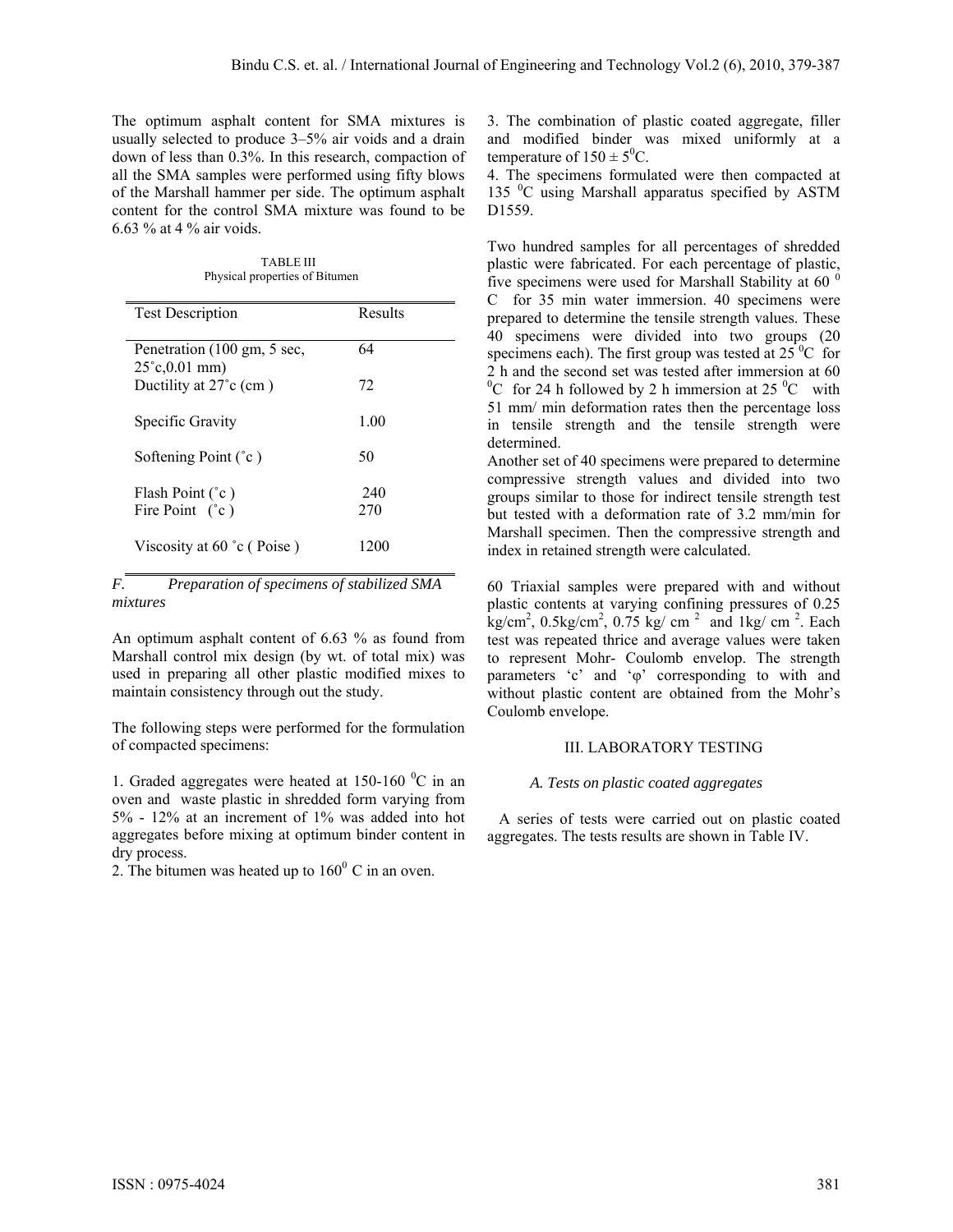| <b>Property</b>                  | <b>Ordinary Aggregate</b> |                  |                |            | <b>Plastic Coated Aggregate</b> |                  |                  |                  |
|----------------------------------|---------------------------|------------------|----------------|------------|---------------------------------|------------------|------------------|------------------|
| Impact value $(\% )$             | 16                        |                  |                |            | 14                              |                  |                  |                  |
| Abrasion value $(\% )$           |                           |                  | 20             |            | 16                              |                  |                  |                  |
|                                  | After(hrs)                |                  |                | After(hrs) |                                 |                  |                  |                  |
| Stripping value $(\%)$           | 2                         | 24               | 72             | 96         | 2                               | 24               | 72               | 96               |
|                                  | $\boldsymbol{0}$          | $\boldsymbol{0}$ | $\overline{2}$ | 5          | $\mathbf{0}$                    | $\boldsymbol{0}$ | $\boldsymbol{0}$ | $\boldsymbol{0}$ |
| Water Absorption Value<br>$(\%)$ |                           |                  | 0.4%           |            |                                 |                  | Nil              |                  |
| Soundness value (%)              |                           |                  | 5%             |            |                                 |                  | Nil              |                  |

TABLE IV Comparison of Physical properties of aggregates with plastic coated aggregates

# *B. Drain down*

Drain down test using wire basket method as proposed in the NCHRP Report No. 425 was run on the mixes evaluated. In this test, the laboratoryprepared loose mix was placed in a forced draft oven for 1 h at a pre-selected temperature. At the end of 1 h, the basket containing the sample is removed from the oven along with the plate and the mass of the plate was determined. The amount of increased weight of the plate is the amount of drain down of the mix. The oven temperature for performing the drain down test should be at the mixing temperature or the mixing temperature plus  $15^{\circ}$  C. Thus, an oven temperature of  $175^{\circ}$  C was used for the test. The results of the drain down test were summarized in Table V.

#### *C. Marshall test*

The variation of Marshall properties with % plastic are given in Table V and the variation of Marshall properties with  $\%$  bitumen are shown in Fig: I(a) to Fig:  $I(e)$ .

#### *D. Moisture sensitivity test*

The test was carried out to find the water susceptibility of SMA mixtures. The difference in the stability loss of SMA mixtures with and without plastic is determined by immersing the six Marshall samples for each plastic content in the water bath at 60˚C. The Stability values for three samples from each mixture were obtained after 35 minutes of water immersion and the remaining samples were tested after 24 hours of water immersion. The results are shown in Table V.



**Fig: 1(a)**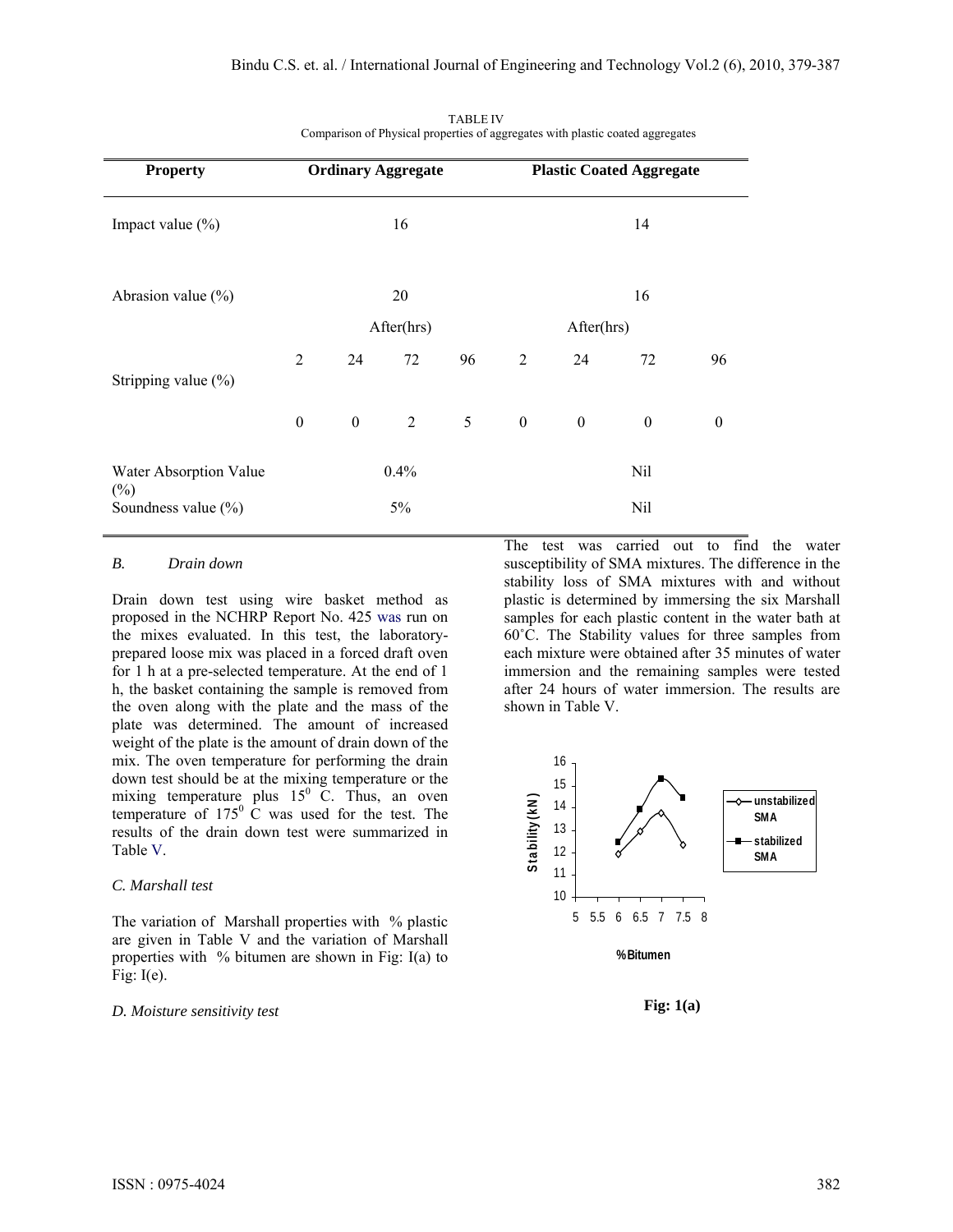







Fig: I (a) – I (e) Variation of Marshall properties with % Bitumen

TABLE V Design Parameters at OBC for Various Plastic Contents

| %Plastic         | <b>Stability</b><br>(kN) | <b>Retained</b><br>stability | <b>Flow</b><br>(mm) | <b>Bulk</b><br>density(kg/<br>$m^3$ | Air void<br>(%) | <b>VMA</b><br>(%) | VFB<br>(%) | <b>Draindown</b><br>(%) |
|------------------|--------------------------|------------------------------|---------------------|-------------------------------------|-----------------|-------------------|------------|-------------------------|
| $\boldsymbol{0}$ | 10.25                    | 79.4                         | 4.19                | 2447                                | 4.2             | 19.26             | 81.23      | 0.303                   |
| 6                | 13.92                    | 84.14                        | 4.05                | 2457                                | 4.18            | 19.23             | 80.52      | 0.287                   |
| 7                | 14.12                    | 86.18                        | 4.15                | 2463                                | 4.08            | 19.17             | 79.94      | 0.222                   |
| 8                | 14.84                    | 89.90                        | 3.97                | 2476                                | 3.92            | 19.09             | 78.28      | 0.186                   |
| 9                | 15.64                    | 91.55                        | 3.8                 | 2492                                | 3.78            | 18.92             | 77.05      | 0.12                    |
| 10               | 16.82                    | 94.56                        | 3.56                | 2505                                | 3.29            | 18.28             | 74.25      | 0.09                    |
| 11               | 15.98                    | 91.48                        | 3.4                 | 2548                                | 3.12            | 18.12             | 72.95      | 0.05                    |
| 12               | 14.96                    | 89.45                        | 3.2                 | 2572                                | 2.94            | 17.77             | 70.26      | 0.01                    |

*E. Triaxial Test* 

This test measures the shear strength of the test mix and its results give better information for the prediction of field performance. The tests were carried out on cylindrical specimens 100 mm in diameter and 150 mm in height. 60 Triaxial samples were prepared with and without plastic contents at varying confining pressures of  $0.25 \text{ kg/cm}^2$ ,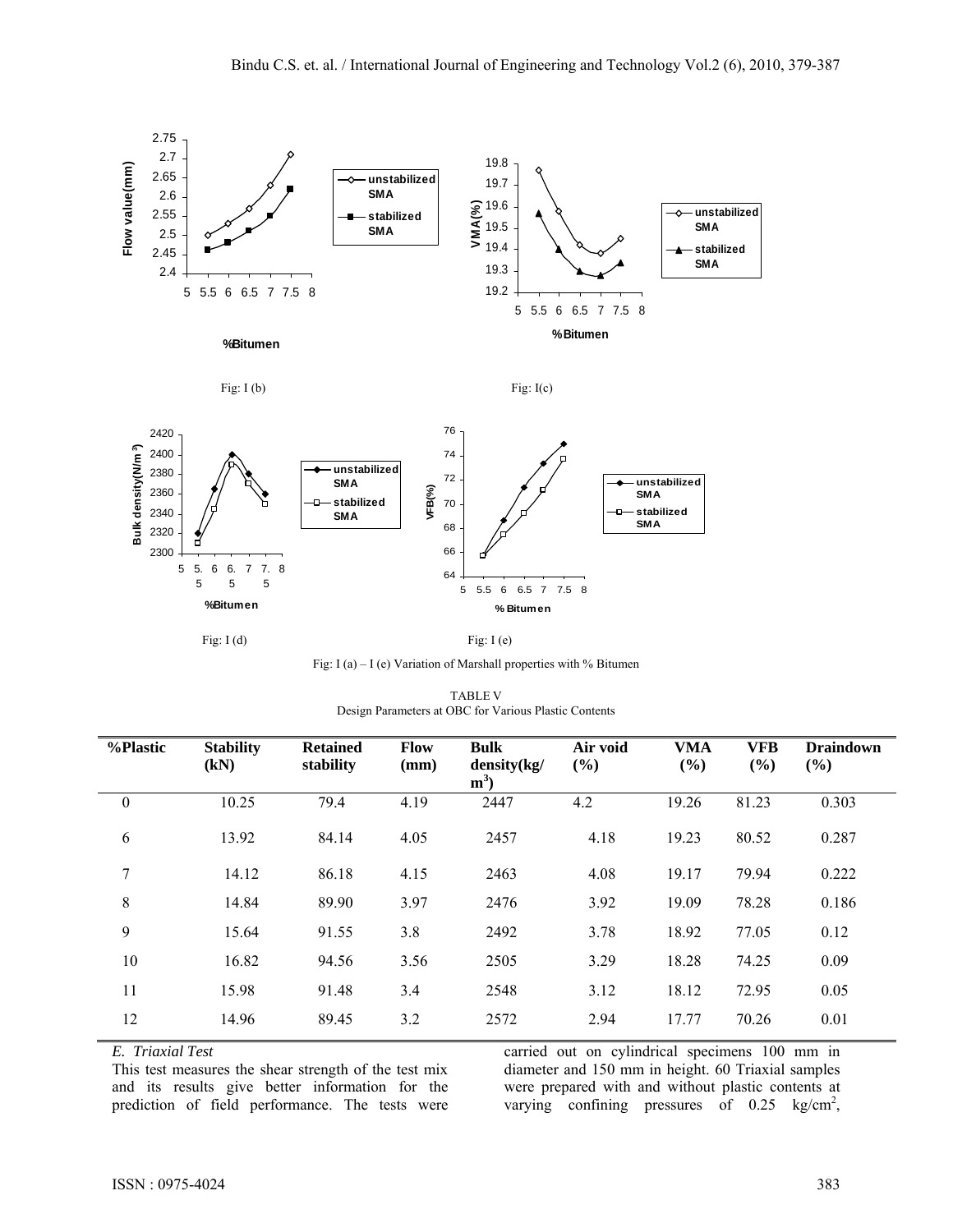$0.5\text{kg/cm}^2$ ,  $0.75 \text{ kg/cm}^2$  and  $1\text{kg/cm}^2$ . Each test was repeated thrice and average values were taken to represent Mohr- Coulomb envelop. The strength parameters 'c' and 'φ' corresponding to various plastic contents are obtained from the Mohr's Coulomb envelope. Stress Versus Strain curves corresponding to confining pressures of  $0.25 \text{kg/cm}^2$ and  $0.50\text{kg}/\text{cm}^2$  are shown in Figures: II (a) and II(b). The similar trend is shown in the other confining pressures also. The variations of shear parameters with and without plastic content are shown in Table VI.

TABLE VI Shear parameters for conventional and stabilized SMA.

| Properties                         | Conventiona<br>l SMA | Stabilized<br>SMA |
|------------------------------------|----------------------|-------------------|
| Cohesion<br>(kg/cm <sup>2</sup> )  | 09                   | 13                |
| Angle of<br>shearing<br>resistance | 35                   | 34                |
|                                    |                      |                   |





#### *F. Split tensile test*

Although SMA is not nearly as strong in tension as it is in compression, SMA tensile strength is important in pavement applications. Tensile strength is typically used



 Fig: II (b) Variation of stress with strain at a Confining pressure of 0.5 kg/cm<sup>2</sup>

as SMA performance measure for pavements because it best simulates tensile stresses at the bottom of the SMA surface course as it is subjected to loading. These stresses are typically the controlling structural design stresses. It is difficult to directly measure the tensile strength because of secondary stresses induced by gripping a specimen so that it may be pulled apart.

Therefore, tensile stresses are typically measured indirectly by a splitting tensile test.

The samples were prepared in the same manner as that of Marshall Method. Three specimens were placed in soaked (24 hour water immersion) and unsoaked condition (after 35 minutes of specimen making) and the test was conducted at 25˚C, 30˚C, 40˚C and 60˚C. Apply the load continuously at a constant rate until failure occurs. Record the maximum load at failure. Calculate the split tensile

strength *f*st using the formula *f*st  $=\frac{1}{\pi}$ *P*  $=\frac{2P}{\pi ld}$ , Where P is

the maximum load at failure and '*l*' and 'd' are the length and diameter of the cylindrical specimen, respectively. The test was conducted at an optimum plastic content of 10 % at four different temperatures  $25^{\circ}$ C,  $30^{\circ}$ C, and  $40^{\circ}$ C,  $60^{\circ}$ C both in soaked and unsoaked condition**.** The variation of split tensile strength with temperature is shown in Figure. III and TableVII.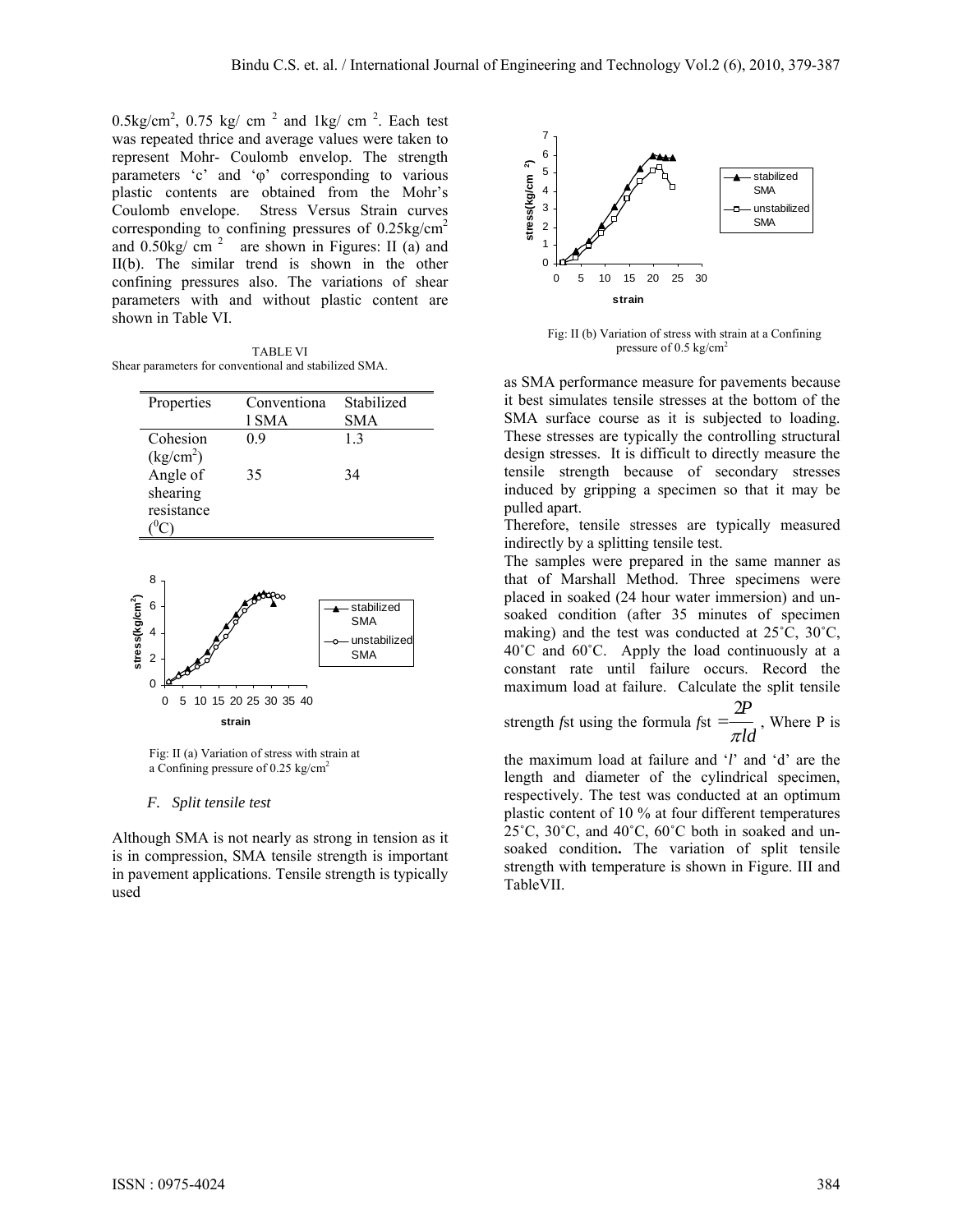

Fig: III Variation of split tensile strength with temperature

|  | TABLE VII |  |
|--|-----------|--|
|  |           |  |

| Type of mix                         | Split tensile strength (k Pa) |                            |           |                                                          |                  |           |         |                            |
|-------------------------------------|-------------------------------|----------------------------|-----------|----------------------------------------------------------|------------------|-----------|---------|----------------------------|
|                                     |                               | Temperature $25^{\circ}$ C |           | Temperature $40^{\circ}$ C<br>Temperature $30^{\circ}$ C |                  |           |         | Temperature $60^{\circ}$ C |
|                                     | Uncond                        | Condition                  | Unconditi | Condition                                                | <b>Unconditi</b> | Condition | Uncond  | Conditi                    |
|                                     | -itioned                      | -ed                        | -oned     | ed                                                       | oned             | ed        | itioned | oned                       |
| Conventional<br>SMA                 | 2100                          | 1722                       | 1995      | 1636                                                     | 1862             | 1526      | 1795    | 1472                       |
| Plastic<br>stabilized<br><b>SMA</b> | 2314.5                        | 2110.05                    | 2175      | 1995.06                                                  | 1989             | 182988    | 1925    | 1730.8                     |

TABLE VIII Compressive Strength of SMA mixtures at different temperatures

|          | Compressive strength (k Pa)<br>Conventional SMA | Retained strength $(\% )$ |                                        |             |              |            |
|----------|-------------------------------------------------|---------------------------|----------------------------------------|-------------|--------------|------------|
| Temp.    | Unconditioned                                   | Conditioned               | <b>Stabilized SMA</b><br>Unconditioned | Conditioned | Conventional | Stabilized |
| $(^0C)$  |                                                 |                           |                                        |             | <b>SMA</b>   | <b>SMA</b> |
| $25^0$ C | 5066.2                                          | 4298.4                    | 6128                                   | 5924.2      | 84.84        | 96.67      |
| $60^0$ C | 4082                                            | 3292.7                    | 6090.2                                 | 5778.4      | 80.66        | 94.88      |

## *G. Compressive strength test*

The values of the compressive strength and the  $\%$ retained strength at different temperatures are given in Table VIII.

#### **IV. Results and discussion**

## *A. Physical Properties*

The Physical Properties of waste plastic coated aggregates were evaluated and the results are presented in Table V. The results indicate that waste

plastic coating is effective in improving the physical properties of aggregate. Examining Table IV, it can be seen that the water absorption for aggregate without waste plastic (0.4%) reduces to nil for aggregate coated with plastic. Similarly, soundness of aggregate was 5%, whereas nil for plastic coated aggregates. The impact and abrasion values shows increased toughness and hardness for the plastic coated aggregates

#### *B. Marshall Properties*

 Table: V indicates that as plastic content increases, the stability increases up to 10 % plastic content and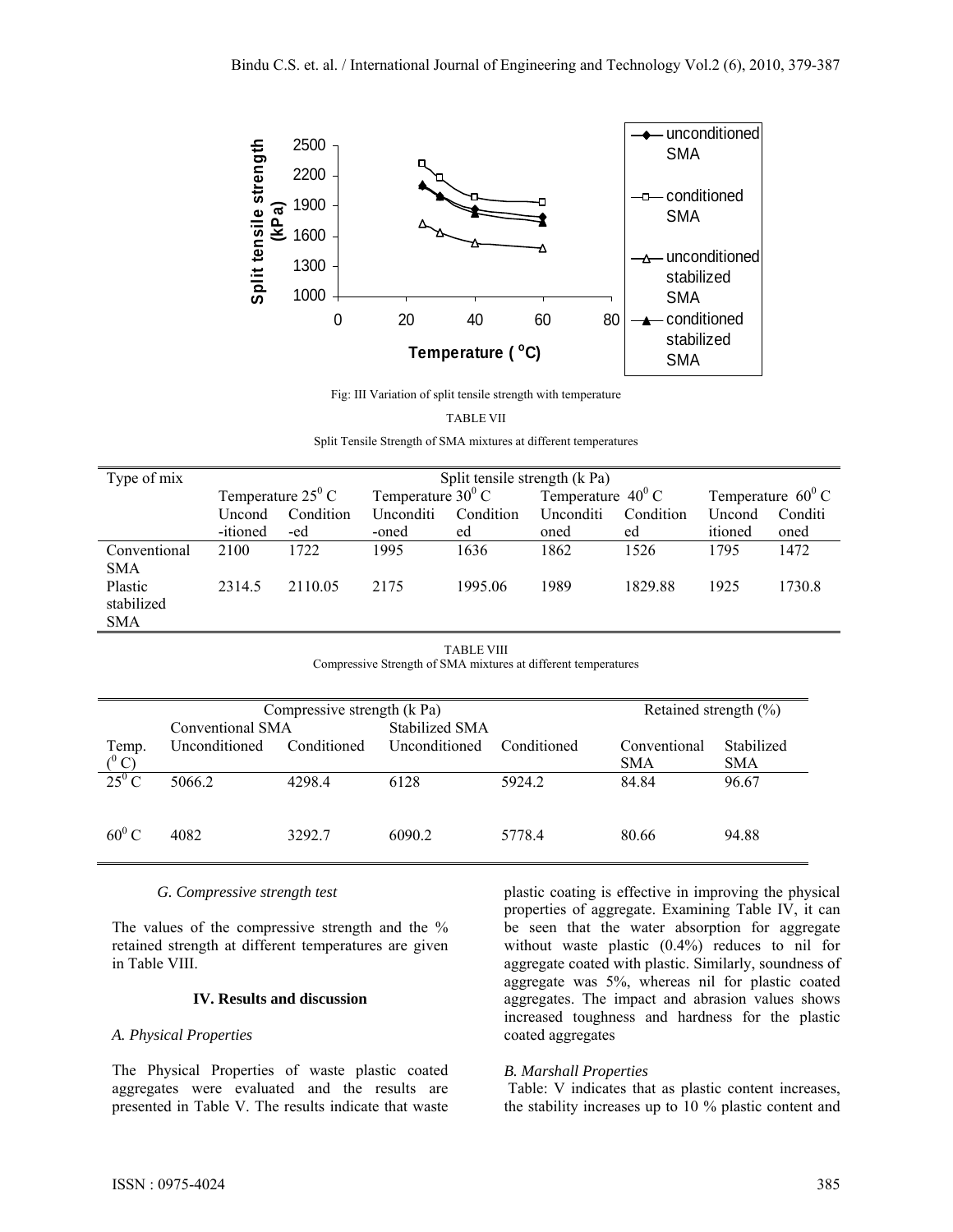the flow value decreases. The Marshall Stability value of SMA with 10 % waste plastic is 16.82kN and the percentage increase in stability value has been found to be 64 % as compared to the mix without plastic.

 This was attributed due to the enhanced interlock of aggregates. Beyond 10% Plastic contents the stability decreases and the flow increases. This is related to the decrease in interlocking offered by binder and plastic coated aggregate particles. Density is increasing with plastic content. VMA and VFB show a decreasing trend. The air voids decreased for all plastic content due to the filling property attributed by plastic coating. Examining Table V indicates that 10% Plastic content satisfies the specified limits of 3–5% air voids and a drain down less than the minimum allowable of 0.3% mentioned by SCDOT specification for SMA

 Figure: II indicate that with an increase in bitumen content, the Marshall Stability value of SMA increases first and then decreases. This is because, bitumen holds the aggregates in position, and the load is taken by the aggregate mass through the contact points. If all the voids are filled by bitumen, then the load is rather transmitted by hydrostatic pressure through bitumen, and strength of the mix reduces. That is why stability of the mix starts reducing when bitumen content is increased further beyond a certain value. This is true when a reinforced SMA is used.

# *C. Moisture Damage*

From Table.V, it is found that the retained stability increases with the increase in plastic content upto 10 %. On further addition of plastic, it is found to be decreasing. The retained stability in fibre reinforced SMA is about 95 %whereas in conventional mix, it is found to be 79 %. This shows that the mix with 10 % plastic content is least affected by water, when compared to conventional SMA.

*D. Draindown sensitivity* 

 From Table V, it can be observed that the values of drain down for conventional and with 10% plasticmodified SMA samples are 0.303 and 0.09 respectively. The potential effects of the inclusion of waste plastic in the mix are therefore beneficial in preventing the bleeding phenomenon of the SMA mixtures. No fiber was needed to prevent drain down when this waste plastic was used.

# *E Triaxial test*

Table: VI shows that SMA with 10 % plastic has 44 % higher cohesion than SMA without fibre. The larger the cohesion value, the larger the mix

resistance to shearing stresses. But there is a 29 % decrease in angle of shearing resistance value. The results of the shear parameter showed that the stabilized SMA has much greater resistance to shearing stresses than conventional SMA. Analyzing the stress - strain behaviour of SMA, it is found that in plastic stabilized SMA, the failure is of ductile nature while in conventional SMA, it is of brittle nature.

# *F. Split tensile strength test*

 These results greatly exceeded the minimum requirement of 448 k Pa set by the SC DOT. This indicates that these waste plastic do not cause a decrease in the strength of the SMA due to the intrusion of water into the mix.

The results indicate that tensile strength is increased, while the percentage loss in tensile strength is decreased for both testing temperatures (i.e. increase the adhesion between aggregate and asphalt, which leads to a decrease in the stripping of SMA). Tensile strength for stabilized mixtures is slightly higher than for conventional mixtures.

It can be seen that the plastic-modified SMA mix improves the resistance to moisture susceptibility of the bituminous mixtures**.** It can be observed from Figure: III that the tensile strength of the plastic stabilized bituminous mixes was found to be higher when compared to conventional mixes. Table. VII shows that the split tensile value increases at all temperatures in stabilized SMA and at a temperature of 60˚C the % increase in split tensile value due to the addition of plastic is about 18% in conditioned sample . This shows that stabilized SMA mix has good strength under soaking.

# *G. Compressive strength test*

Table.VII shows that the ranges of compressive strength for conventional and stabilized SMA mixes are 4928.4 –5924.2 kPa and 3292.7– 6090.2 kPa at  $25^0C$  and  $60^0$ The percentage increase in the averaged compressive strength is found to be comparatively significant. The study showed that the percentage increase in compressive strength value in the stabilized SMA mix was found to be 75% at  $60^{\circ}$ C in conditioned sample. It was found that the index of retained compressive strength of the control SMA mixture was increased by 14 % at 10 % Plastic content.